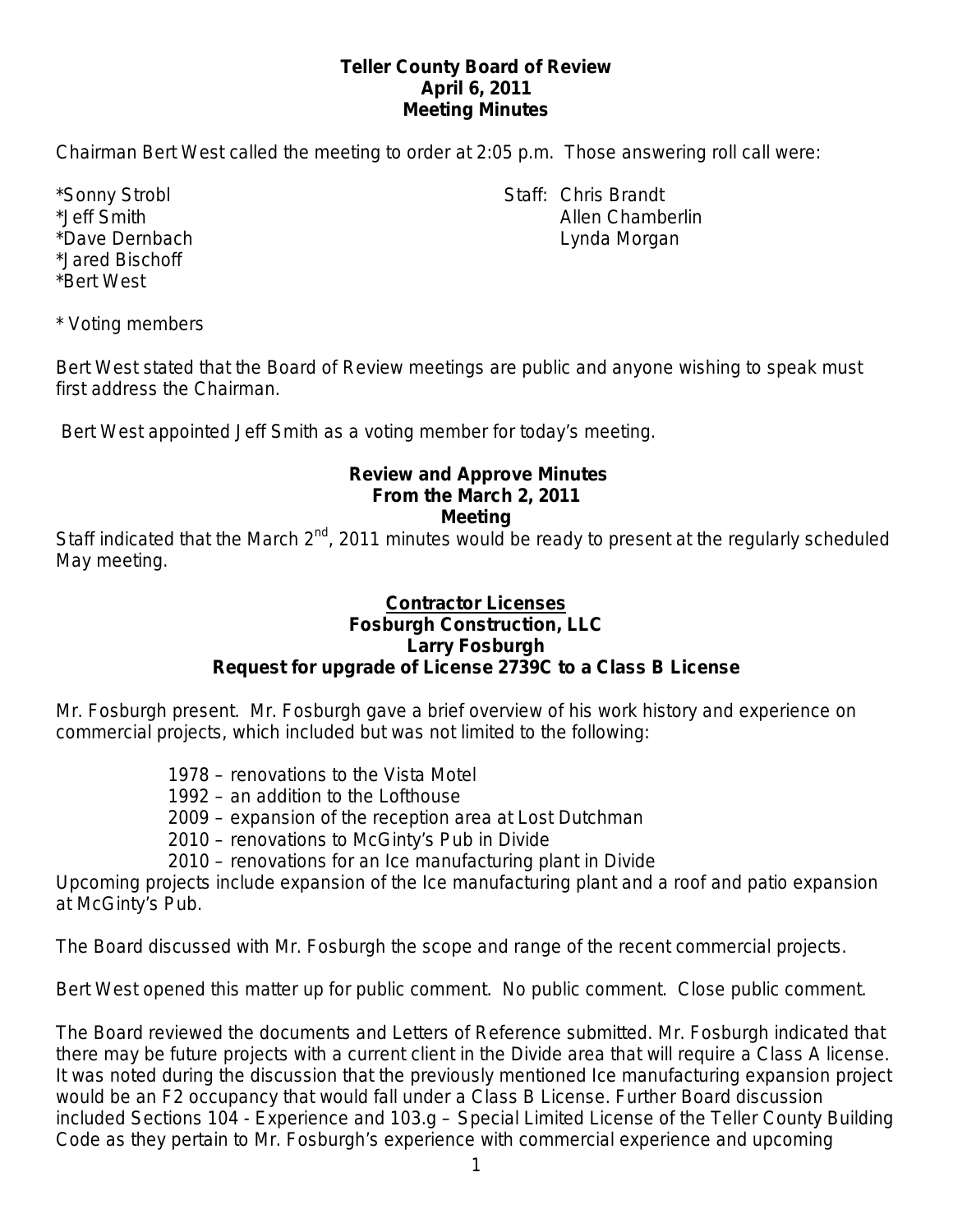projects. Discussion occurred regarding the appropriateness of a Class B License, instead of a Class A License.

Bert West once again opened this matter up for public comment. No public comment. Close public comment.

Jeff Smith moved to upgrade License 2739C Larry Fosburgh Construction, LLC with Larry Fosburgh as examinee to a Class B and to also grant Larry Fosburgh Construction, LLC with Larry Fosburgh as examinee a Special Limited Class A License for the McGinty's Pub roof and patio expansion project. Sonny Strobl seconded. Roll call vote and all said yes. The motion carries.

#### **Designworks Construction, LLC Keith Meier Reactivation of License 2216B-1 and request an upgrade to a Class B License**

Bert West moved this agenda item to the end of the Contractor Licenses portion of the meeting and moved to the next scheduled agenda item.

#### **Hunt Construction Barry P. Hunt Request upgrade for License 904C to a Class B License**

Mr. Hunt was present and provided a handout outlining his previous work history and experience. Mr. Hunt gave a brief overview, which included but was not limited to the following:

> Has held a contractor's license in Teller County since 1990 Currently holds a Class A License in Park County and a Class B-1 in El Paso County Commercial projects include Wild, Wild West facility, a 4,000 square foot concrete foam block lodge in Park County, renovations on a Diamond Shamrock facility and a remodel project at the Broadmoor Hotel

Currently is the job superintendent for Colorado College for all renovations

Bert West opened this matter up for public comment. No public comment. Close public comment.

The Board reviewed the documents and Letters of Reference submitted by Mr. Hunt. There was further discussion on the scope and range of work he oversees at the College. Projects at the College range from bathroom remodels and ceiling drops to establishing accessibility compliance.

Dave Dernbach moved to upgrade Hunt Construction's License 904C with Barry P. Hunt as examinee to a Class B License. Sonny Strobl seconded. Roll call vote and all said yes. The motion carries.

### **Alec Builders Corporation – License 3695C Andre Leclercq Request for a Special Limited License to a Class B for work at 228 Highway 24**

Mr. Leclercq present. Mr. Leclercq explained the scope and range of the proposed work to be done at 228 Highway 24, which included but was not limited to the following:

> Interior remodel of the entire building, which is a two-story structure There will be demolition of non-bearing walls throughout the structure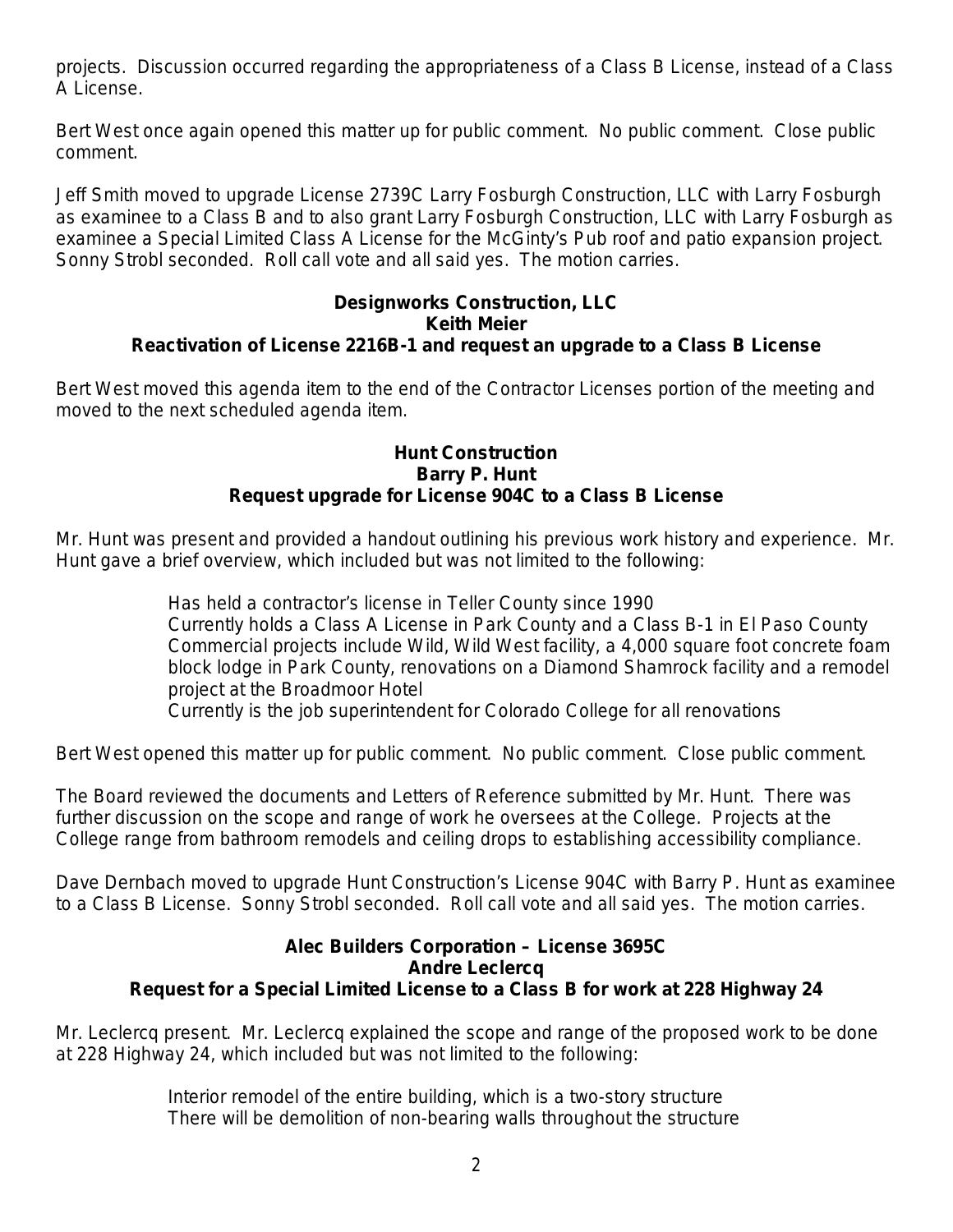Change in occupancy from B (business) to an M (mercantile) will result due to the remodel work

There will be a warehouse area established on the second floor, which will require a lift Building plans for the remodel to be drawn by a Design Professional

The Board had an extensive discussion with Mr. Leclercq on all building components anticipated with the remodel. Jim Harris, building inspector, addressed questions regarding the type and use of the lift to be installed and used to access the warehouse area. Mr. Leclercq stated that he hopes the project will only take two months, from demolition to completion.

Bert West opened this matter up for public comment. No public comment. Close public comment.

Mr. Leclercq indicated to the Board that he plans to pursue a Class B License in the future and hopes to take the Class B test within a year.

Jared Bischoff moved to grant Alec Builders Corporation License 3695C with Andre Leclercq a Special Limited Class B License for the work proposed at 228 Highway 24. Dave Dernbach seconded. Roll call vote and all said yes. The motion carries.

#### **Designworks Construction, LLC Keith Meier Reactivation of License 2216B-1 and request an upgrade to a Class B License**

Mr. Meier present. Mr. Meier gave a brief overview of his work history and experience that included but was not limited to the following:

> Has held an Architect stamp for 27 years Has held a Contractor's license in Teller County since 1992 Allowed license to lapse as he took a position with Nunn Construction to oversee projects in the Colorado and Wyoming region – all projects assigned are complete Obtained a Class A License in Pueblo to oversee construction of the Judicial Center Local commercial projects include Ute Pass Cultural Center, Timberline Dental, and Shinning Mountain Golf Course facility

Al Chamberlin commented on the current project Designworks Construction LLC is working on, which is a remodel of a restaurant into offices where work began prior to obtaining the appropriate permits. Work performed without permits included but were not limited to the following:

> Window installation Removal of slotted walls in upper level Construction of bathroom walls in upper level

Occupancies included in the remodel are B (business) and R (residential). A demolition permit was pulled to start the remodel. Mr. Meier commented on the items found during the demolition that needed to be addressed that included but were not limited to the following:

> Structural issues in a foundation wall Plumbing leaks Wall built to secure unstable work Some floor joists not continuous